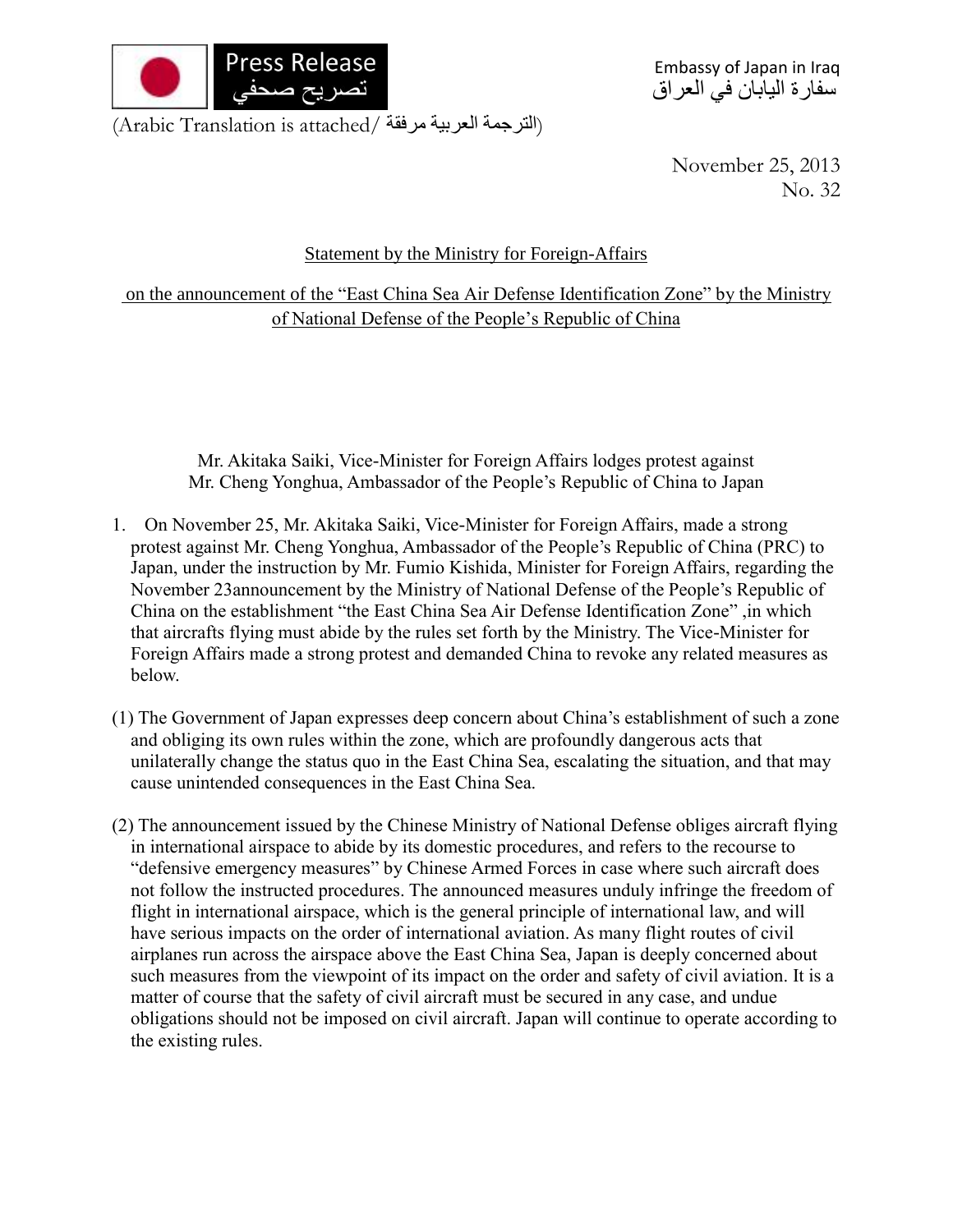

- (3) The announced measures have no validity whatsoever on Japan, and Japan again demands China to revoke any measures that could infringe upon the freedom of flight in international airspace.
- (4) In addition, the "zone" set by the Chinese Ministry of National Defense seemingly describes the airspace over the Senkaku Islands, an inherent part of the territory of Japan, as if it were a part of China's "territorial airspace." Japan cannot accept at all such description.
- 2. In response to the above, Mr. Cheng Yonghua, Ambassador of the People's Republic of China to Japan, stated that in terms of the airspace established by the Government of China, some countries including Japan also established similar airspace and therefore such establishment of airspace meets the international practice and the announced measures do not target any specific country nor prevent free flight of planes, including civil airplanes, and demanded that Japan withdraw its irrational request of demanding revocation of the measures. Ambassador Cheng also stated that exchange of opinions should be carried out between concerned authorities of both Japan and China and also referred to China's own assertion on the Senkaku Islands.
- 3. In response to this, the Vice-Minister for Foreign Affairs Saiki stated that China's assertion could not be accepted at all and the Government of China should immediately revoke the measures and asked Ambassador Cheng to accurately report the protest from the Government of Japan to the Government of China.

\* The foregoing is a provisional translation. The date indicated above denotes the date of issue of the original press release in Japanese.

**(END)**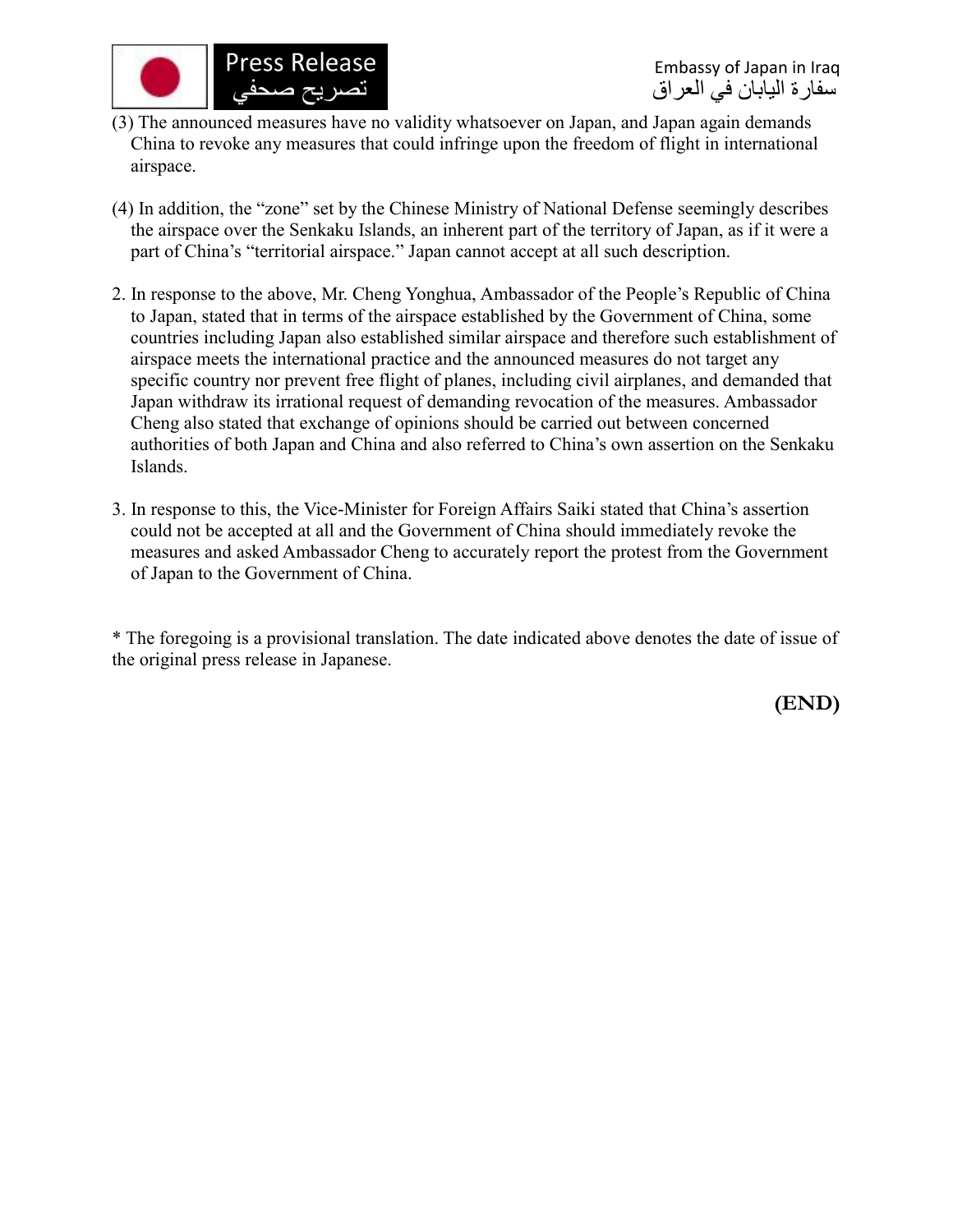

Embassy of Japan in Iraq سفارة اليابان في العراق

(ترجمة غير رسمية)

التاريخ : 25 تشرين الثاين 2023 الرقم : 32

تصريح وزارة الخارجية اليابانية حول اعلان وزارة الدفاع الوطني لجمهورية الصين الشعبية "عن منطقة حتديد اهلوية للدفاع اجلوي يف حبر الصني الشرقي"

ي السيد اكيتاكا سايكي، نائب وزير الخارجية يحتج على السيد شنغ يونغوا، سفير جمهورية الصين الشعبية الى اليابان

- .2 يف يوم 25 تشرين الثاين، وبتعليمات من السيد فوميو كيشيدا، وزير اخلارجية، قام السيد اكيتاكا سايكي، نائب وزير اخلارجية، باالحتجاج بشدة على السيد شنغ يونغوا، سفري مجهورية الصني الشعبية اىل اليابان، بخصوص اعلان وزارة الدفاع الوطني لجمهورية الصين الشعبية الذي صدر يوم ٢٣ تشرين الثاني حول انشاء "منطقة تحديد الهوية للدفاع الجوي في بحر الصين الشرقي،" والتي يتوجب على الطائرات المحلقة في اجواءها الالتزام بالقواعد التي حددتها الوزارة. قام نائب وزير الخارجية اليابايي بالاعتراض بشدة وطالب الصين بإلغاء االجراءات ذات الصلة كما يلي.
- 2( تعرب حكومة اليابان عن قلقها الشديد ازاء إنشاء الصني منطقة كهذه وفرض قواعدها ضمنها واليت تعترب أفعال خطرة تغير الوضع الراهن من حانبِ واحد في بحر الصين الشرقي، والتي من شأنها تصعيد الموقف والتسبب بعواقب غير مقصودة في بحر الصين الشرقي.
- ٢) الاعلان الصادر من وزارة الدفاع الوطني الصينية يُلزم الطائرات المحلقة في المحال الجوي الدولي باتباع اجراءاتها المحلية، ويُشير الاعلان الى اتباع "تدابير الطوارىء الدفاعية" الخاصة بالقوات المسلحة الصينية في حال لم تتبع احدى هذه الطائرات الاجراءات المفروضة. هذه الاجراءات المعلنة تنتهك على نحو غير مبرر حرية الملاحة في المحال الدولي، والذي يُعتبر أحد مبادىء القانون الدولي العامة، والذي من شأنه التسبب بتأثريات خطرية على نظام املالحة الدولية. وتعرب اليابان عن قلقها العميق إزاء مثل هذه الاجراءات من منظور تأثيرها على نظام الطيران المدبي وسلامته لان العديد من خطوط الطيران المدبي تمر بالمحال الجوي فوق بحر الصين الشرقي. وبالتأكيد يجب ضمان سلامة الطائرات المدنية بأي حال،